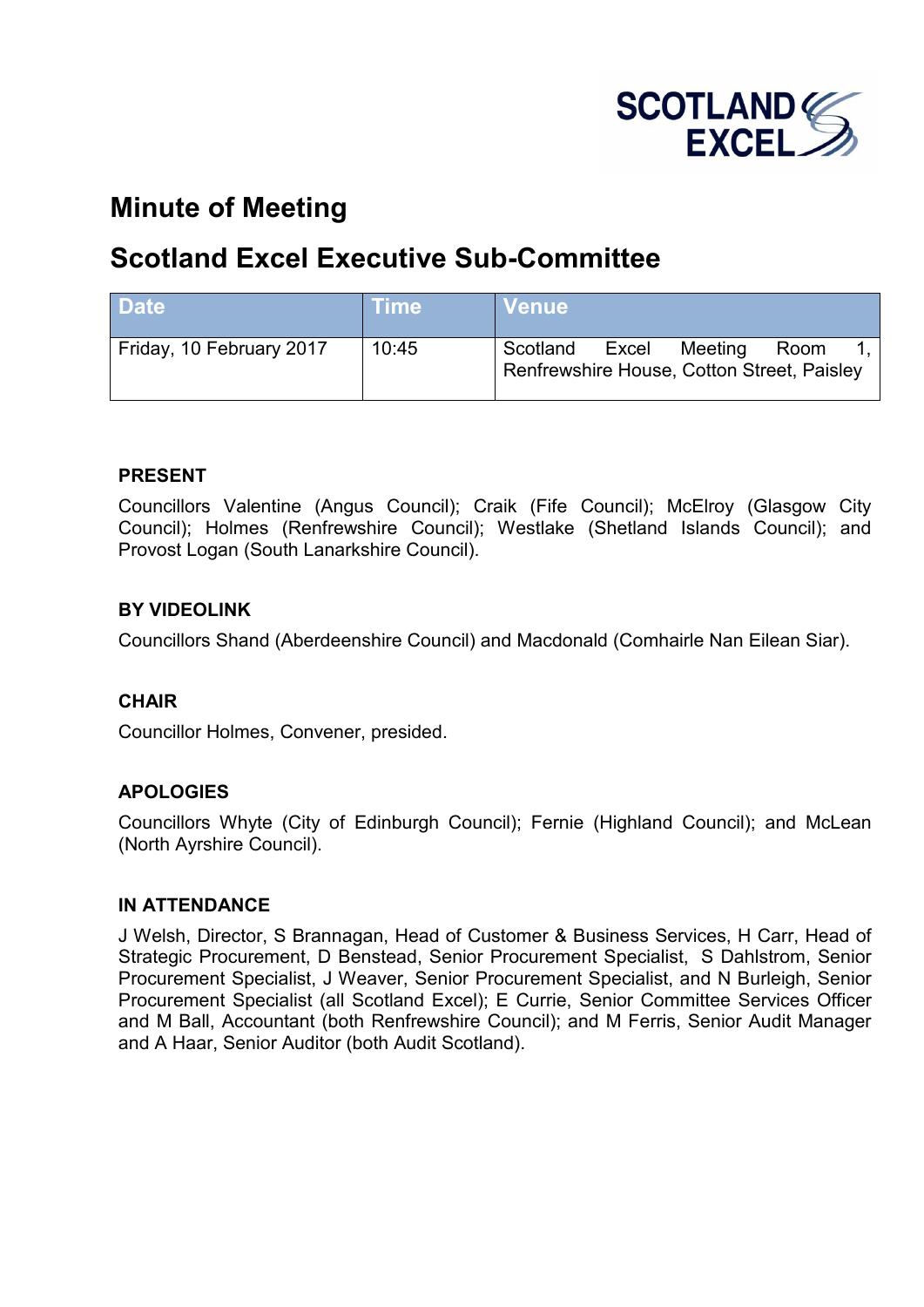## **DECLARATIONS OF INTEREST**

Councillor McElroy declared a financial interest in item 6 of the agenda as he was an employee of the Kibble Education and Care Centre and indicated his intention to leave the meeting during consideration of the item and not to take part in any discussion or voting thereon.

Councillor Valentine declared a non-financial interest in item 7(b) of the agenda as Angus Council was a member of the Tayside and Central Scotland Transport Partnership and indicated that having considered the advice within the councillors' code of conduct, he was satisfied that it was in order for him to take part in consideration of and voting on this item.

### 1 **REVENUE BUDGET MONITORING REPORT**

There was submitted a joint revenue budget monitoring report by the Treasurer and the Director of Scotland Excel for the period 1 April 2016 to 6 January 2017.

**DECIDED:** That the report be noted.

### 2 **ANNUAL AUDIT PLAN 2016/17**

There was submitted a report by the Treasurer relative to the annual audit plan 2016/17 for Scotland Excel which outlined Audit Scotland's planned activities in their audit for the 2016/17 financial year.

**DECIDED:** That Audit Scotland's annual audit plan 2016/17 be noted.

## 3 **CONTRACT FOR APPROVAL: BITUMEN AND ASSOCIATED PRODUCTS**

There was submitted a report by the Director of Scotland Excel relative to the proposed renewal framework for bitumen and associated products which would operate from 1 March 2017 to 28 February 2019, with an option to extend for a further two 12-month periods.

The report intimated that the framework would provide Councils and participating bodies with a mechanism to procure a wide range of bitumen related products ranging from bulk bitumen through to reinstatement products, surface dressings and cementitious products and sundries.

The framework had been split into five lots as detailed in table 1 in the report. Appendix 1 to the report detailed the participation, spend and savings summary of the 24 Councils participating in the framework. It was noted that Tayside Contracts would also be participating in the framework.

The framework had been advertised at £48 million for the full four-year term and five tender responses had been received. Based on the criteria and scoring methodology set out in the tender document, a full evaluation of the compliant offers had been completed and Appendix 3 to the report detailed the scores relative to each bidder.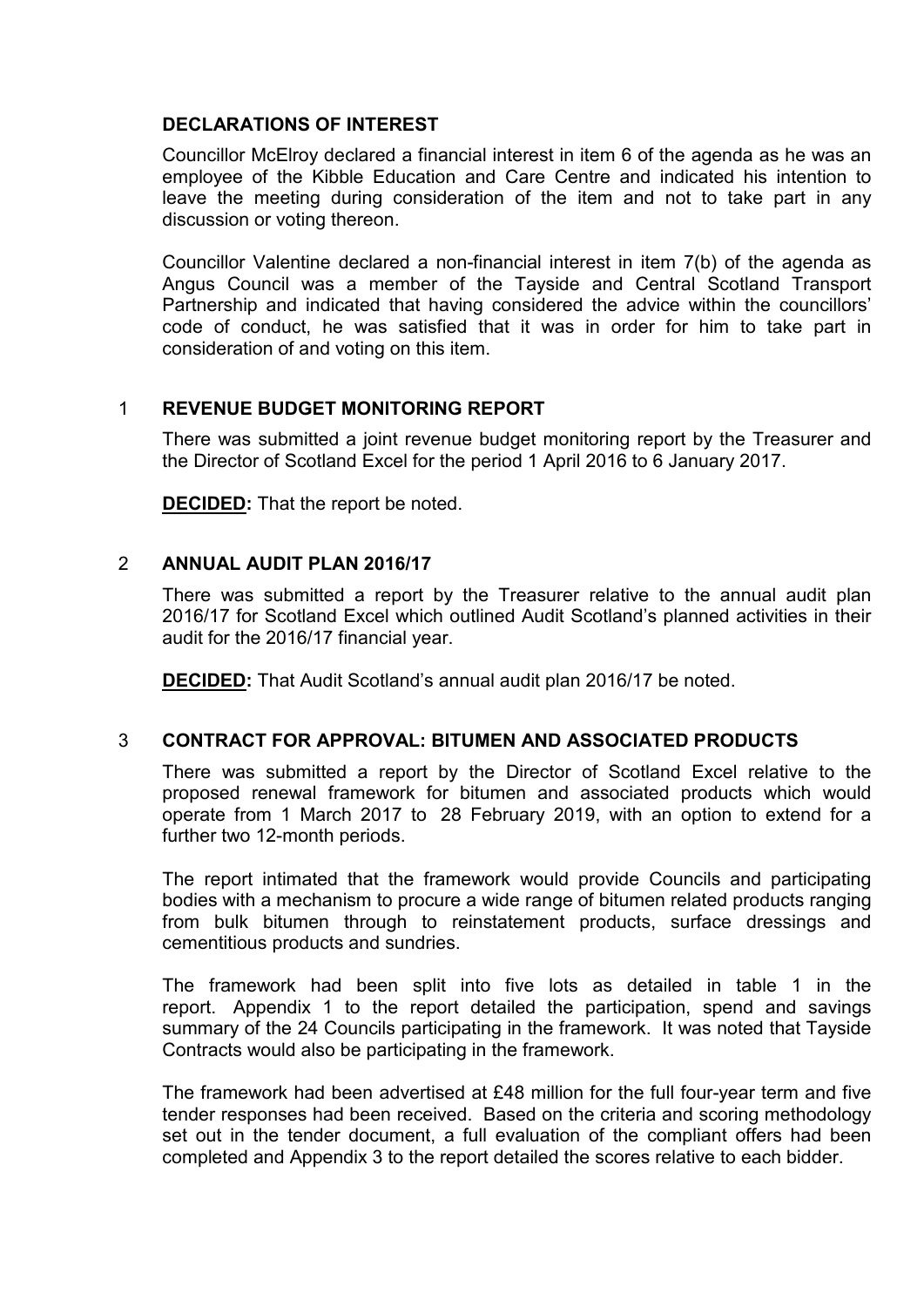Based on the evaluation undertaken and in line with the criteria and weightings detailed in the report it was recommended that a multi-supplier framework agreement be awarded to all five compliant suppliers across the five lots as detailed in Appendix 3 to the report.

It was proposed that upon renewal of a contract, details of community benefits provided by previous suppliers be included in future reports. This was agreed.

### **DECIDED:**

(a) That the award of the framework agreement, as detailed in Appendix 3 to the report, be approved; and

(b) That upon renewal of a contract, details of community benefits for the previous framework would be provided.

#### 4 **CONTRACT FOR APPROVAL: ENGINEERING & TECHNICAL CONSULTANCY**

There was submitted a report by the Director of Scotland Excel relative to the proposed renewal framework for engineering and technical consultancy which would operate from 18 March 2017 to 17 March 2021.

The report intimated that the framework would provide councils and participating bodies with a mechanism to procure a comprehensive range of engineering and technical consultancy services.

The framework had been split into seven lots as detailed in table 1 in the report. This lotting structure aligned with the various specialisms within the market and facilitated the participation of specialist small and medium-sized enterprise (SME) consultants in the procurement process and the SME status for each bidder was detailed in Appendix 2 to the report.

Appendix 1 to the report detailed the participation, spend and savings summary of the 30 Councils participating in the framework. In addition, NESTRANS and SPT, Scotland Excel associate members would also be participating in this framework.

The framework had been advertised at £17 million per annum and 61 tender responses had been received. Based on the criteria and scoring methodology set out in the tender document, a full evaluation of the compliant offers received had been completed and Appendix 3 to the report detailed the scores relative to each bidder.

Based on the evaluation undertaken and in line with the criteria and weightings detailed in the report it was recommended that a multi-supplier framework agreement was awarded to 27 suppliers across the seven lots as detailed in Appendix 3 to the report.

**DECIDED:** That the award of the framework agreement, as detailed in Appendix 3 to the report, be approved.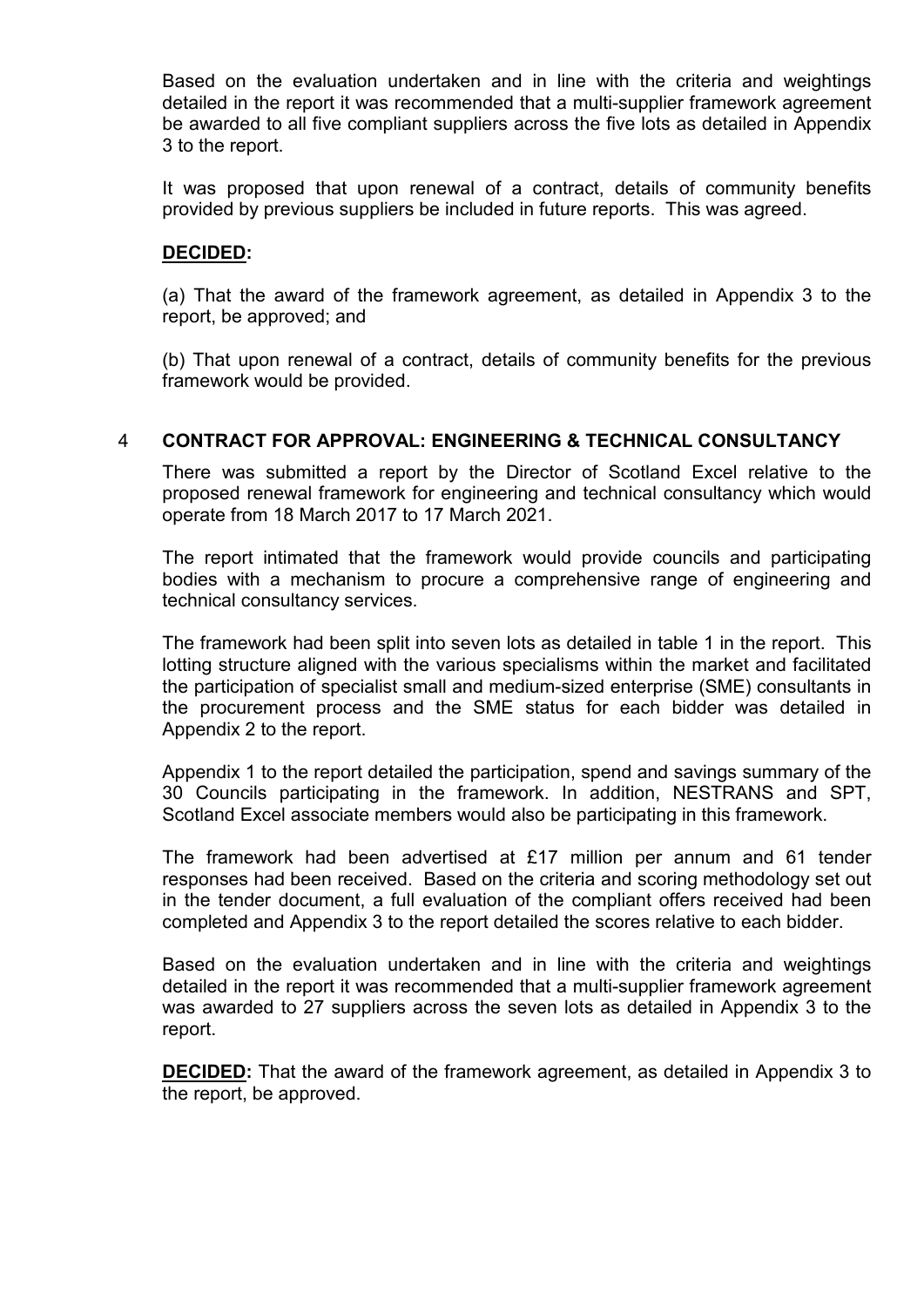## 5 **CONTRACT FOR APPROVAL: FOSTERING & CONTINUING CARE SERVICES**

There was submitted a report by the Director of Scotland Excel relative to the proposed framework for fostering services which would operate from 25 March 2017 to 24 March 2019, with an option to extend for a further two years up to 24 March 2021.

The report intimated that the framework would enable local authorities to purchase fostering placements from independent and voluntary providers as a supplement to their internal provision.

The structure of the new framework continued to set out a clearly specified core or 'standard' service, Service Option 1 – Standard Service, but now with the opportunity to purchase a range of "enhanced" or specialist services, Service Option 2 – Enhanced Services, offered by bidders, each with their own characteristics. It was anticipated that approximately 90% of spend would be on the 'standard' service.

The framework was open to all 32 Scottish local authorities and any integrated health and social care organisations taking on their legal responsibilities as a result of the Public Bodies (Joint Working) (Scotland) Act 2014. Glasgow City Council had its own separate purchasing arrangements and had confirmed that it would not purchase services under the national framework.

The report highlighted that fostering services were purchased on a case by case basis, making it difficult to estimate future expenditure. Extrapolating existing spend information, with estimates for expansion of the scope and market growth, the overall framework spend for four years was estimated at approximately £104 million. Appendix 1 to the report detailed the participation, spend and savings summary of the 32 councils participating in the framework.

Tender responses had been received from 15 organisations with 13 offers for Service Option 1 – Standard Service and 41 offers for Service Option 2 – Enhanced Services. Appendix 2 to the report detailed the SME status for each bidder.

Based on the criteria and scoring methodology set out in the tender document, a full evaluation of the compliant offers received had been completed and Appendix 3 to the report detailed the scores relative to each bidder.

One of the objectives of the framework was to give maximum choice of services and providers available to meet diversity of needs and with all bidders having or expected to achieve above average quality standards, it was recommended that participation on the framework agreement be awarded to all 15 bidders who submitted compliant bids as detailed in Appendix 3 to the report.

**DECIDED:** That the award of the framework agreement, as detailed in Appendix 3 to the report, be approved.

## **DECLARATION OF INTEREST**

Councillor McElroy having declared a financial interest in relation to the following item of business left the meeting and did not take part in any discussion or voting thereon.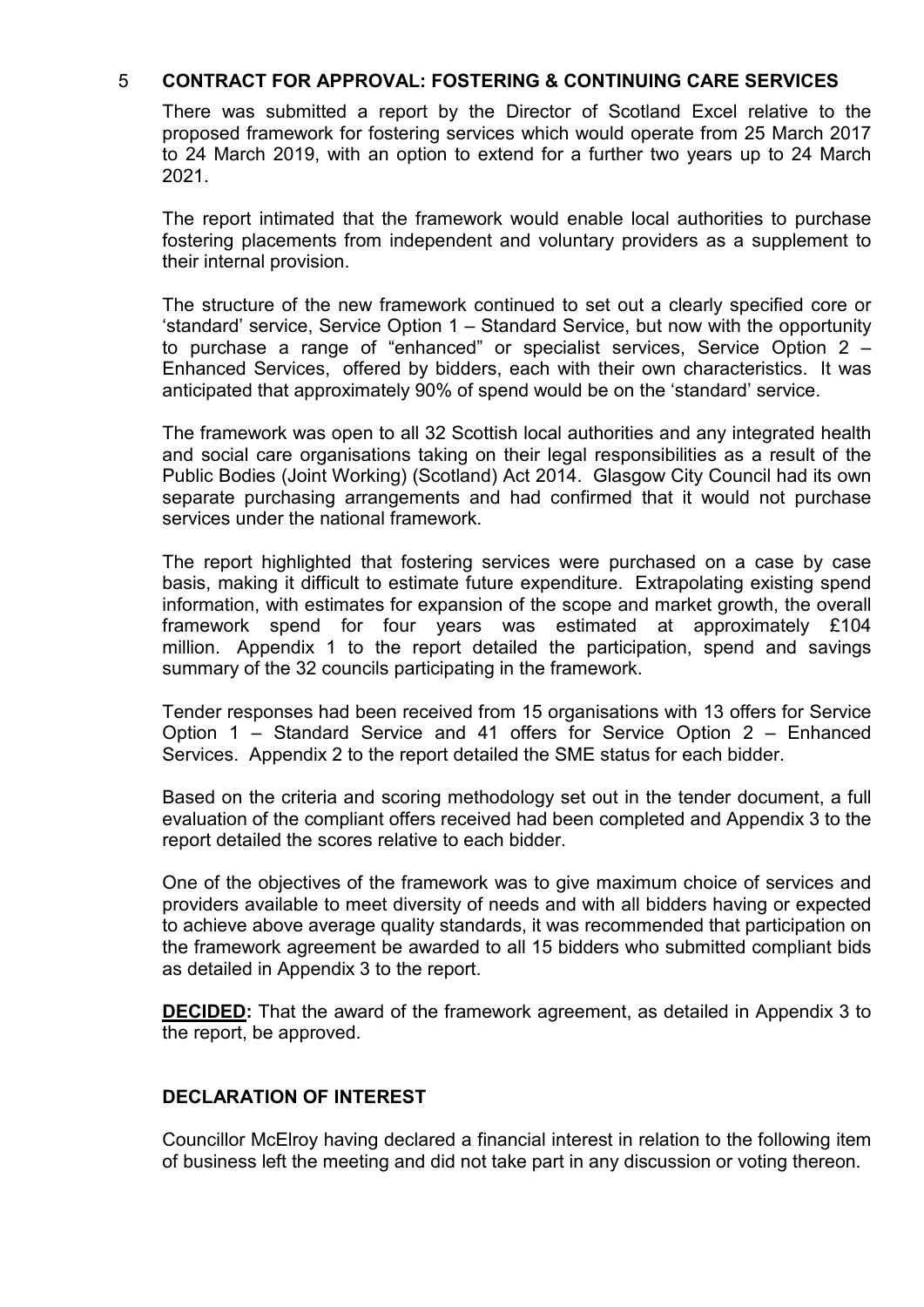## 6 **CONTRACT FOR APPROVAL: SECURE CARE**

There was submitted a report by the Director of Scotland Excel relative to the proposed renewal framework for secure care which would operate from 1 April 2017 to 31 March 2019, with an option to extend for a further 12-month period.

The report intimated that the Scottish Government was responsible for secure accommodation placements for sentenced children whilst local authorities were responsible for secure accommodation placements for children who had been remanded in custody and for children who were placed in secure accommodation for welfare reasons. Scotland Excel had again secured commitment from each of the 32 local authorities and the Scottish Government to participate in the current contract and Appendix 1 to the report detailed the participation, spend and cost impact summary of all participants.

Tender responses had been received by five providers as detailed in Appendix 2 to the report. One bidder did not meet the necessary minimum selection criteria and was not evaluated any further.

Based on the criteria and scoring methodology set out in the tender document, a full evaluation of the complaint offers received had been completed and Appendix 3 to the report detailed the scores relative to each bidder.

Based on the evaluation undertaken and in line with the criteria and weightings detailed in the report it was recommended that the contracts be awarded to the four providers as detailed in Appendix 3 to the report.

It was proposed that details of the proposed fee increase for this contract be provided to members of the Executive Sub-committee. This was agreed.

## **DECIDED:**

(a) That the contracts be awarded to the four providers as detailed in Appendix 3 to the report; and

(b) That details of the proposed fee increase for this contract be provided to members of the Executive Sub-committee.

## **SEDERUNT**

Councillor McElroy entered the meeting prior to consideration of the following item of business.

## **DECLARATION OF INTEREST**

Councillor Valentine having declared a non-financial interest in the following item of business remained in the meeting during its consideration.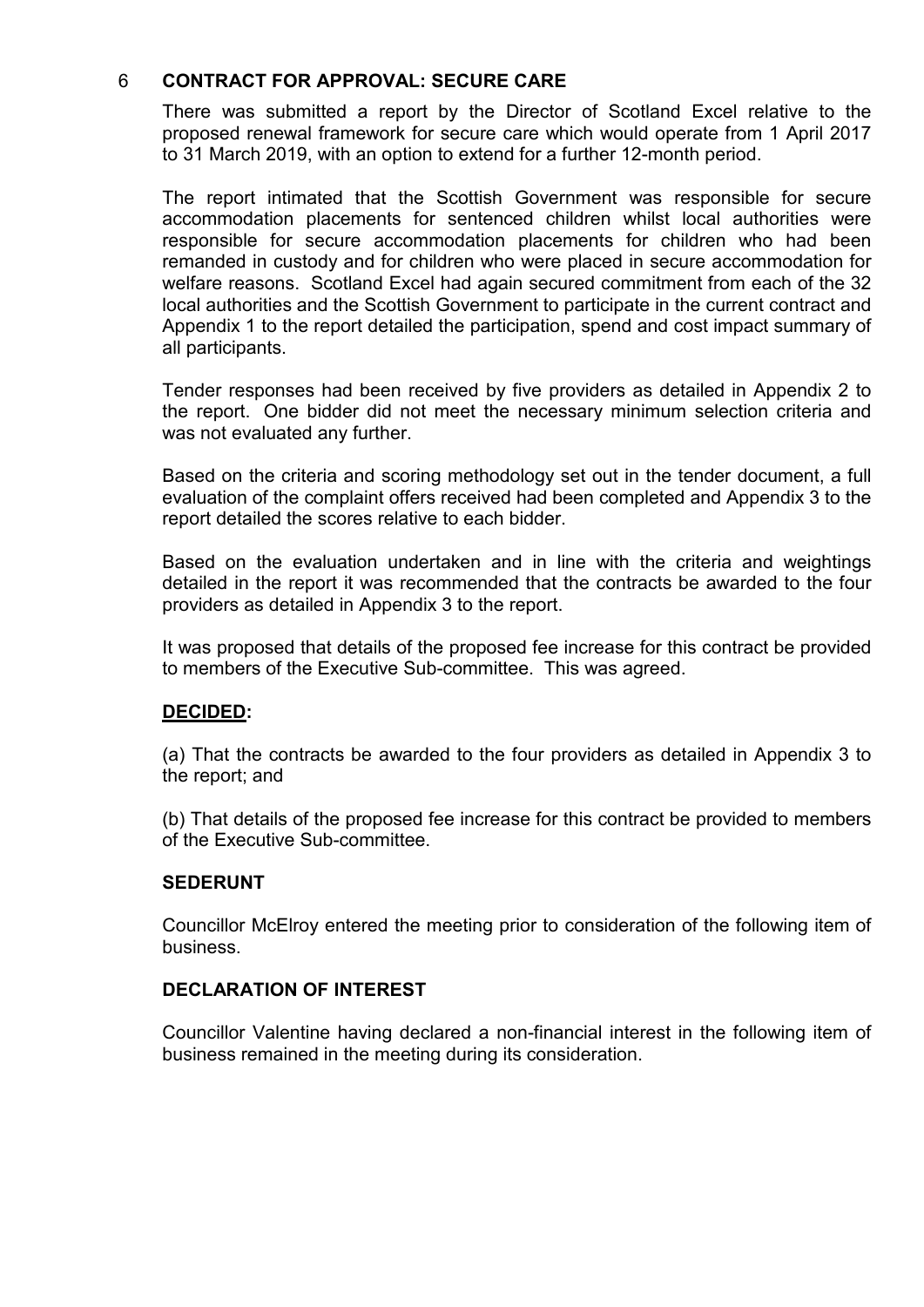## 7 **REQUESTS FOR ASSOCIATE MEMBERSHIP OF SCOTLAND EXCEL**

## (a) **GLASGOW PRESTWICK AIRPORT**

There was submitted a report by the Director of Scotland Excel indicating that Glasgow Prestwick Airport had submitted an application to become an associate member of Scotland Excel.

**DECIDED:** That the application by Glasgow Prestwick Airport to become an associate member of Scotland Excel, at an annual membership fee of £500, subject to completion and signing of the agreement document, be approved.

## (b) **TAYSIDE AND CENTRAL SCOTLAND TRANSPORT PARTNERSHIP**

There was submitted a report by the Director of Scotland Excel indicating that Tayside and Central Scotland Transport Partnership had submitted an application to become an associate member of Scotland Excel.

**DECIDED:** That the application by Tayside and Central Scotland Transport Partnership to become an associate member of Scotland Excel, at an annual membership fee of £500, subject to completion and signing of the agreement document, be approved.

## 8 **UPDATE ON THE CONTRACT DELIVERY PLAN**

There was submitted an update report by the Director of Scotland Excel relative to the progress of the 2016/17 contract delivery plan.

The report intimated that the contract delivery plan comprised framework renewals, new developments, framework extensions and framework with ongoing contract management only and appendices 1 to 3 to the report provided further details.

The report highlighted that contract delivery remained very active with nine contracts delivered so far and a further eight planned by March 2017. In addition, 13 contracts had been extended over the course of the year. The value of the portfolio was expected to grow to around £950 million by April 2017. The significant increase in the forecast value was due to the tender for the framework for Energy Efficiency Contractors being released to the market at a value of £200 million. The award recommendation was due to be presented in March and given the complexity of the tender, delivery at that time remained at risk. The remainder of the construction category continued to grow, with the first collaborative contract for playground equipment also due to delivery in March.

The operational contract portfolio had also shown growth and work was ongoing to develop the mobilisation plan for the supply of light vehicles through the collaborative partnership with Crown Commercial Services. Work continued to be undertaken in supporting contract management in care home services for older people, with 27 Councils supporting the work plan, and funding agreed for a further three years.